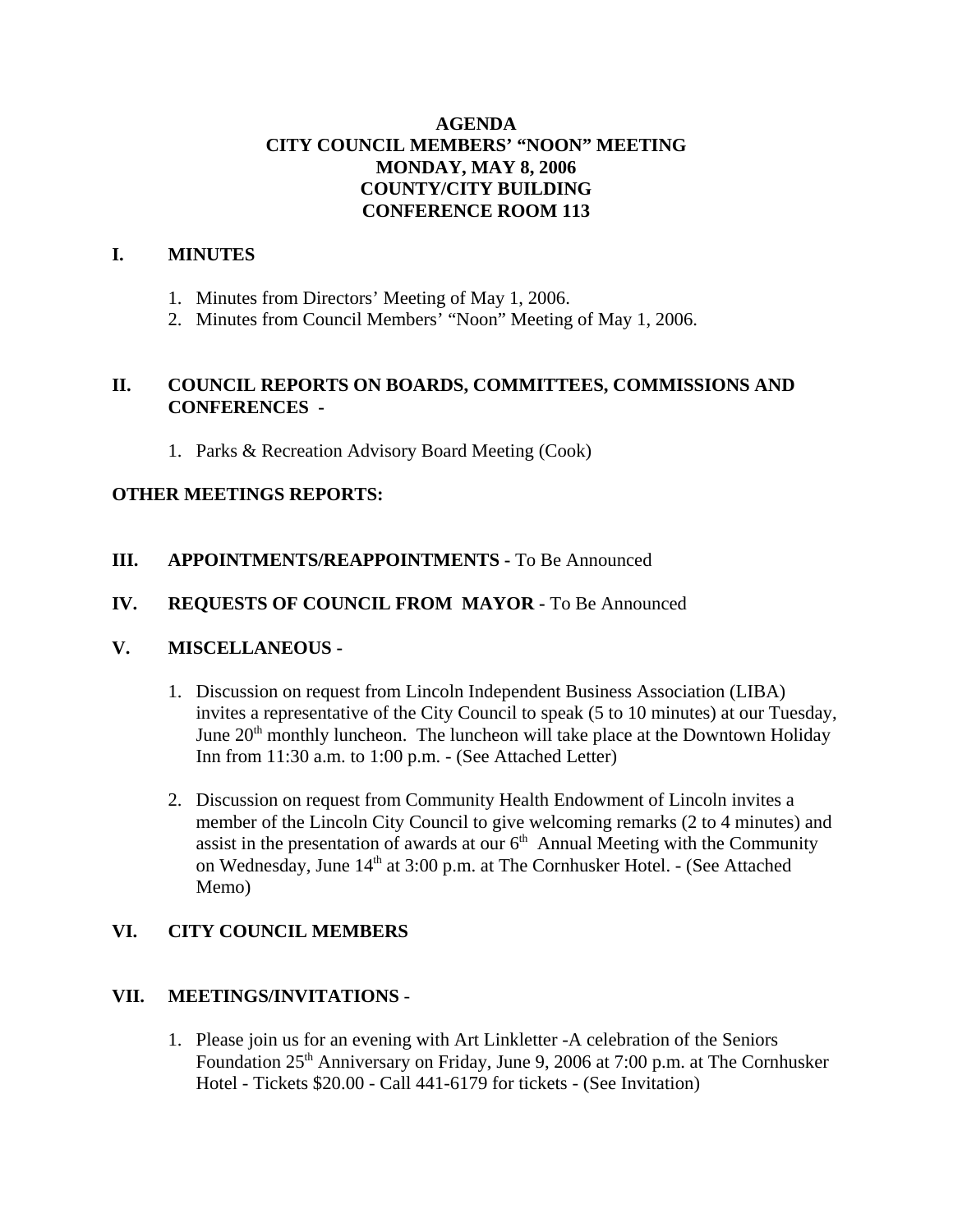- 2. Grand Opening & Ribbon Cutting Ceremony on Friday, May 5, 2006 from 3:00 p.m. to 5:00 p.m. at 2615 "O" Street - Hosted by: Hispanic Community Center; Asian Community & Cultural Center; Nina's Fashions; Wells Fargo; - RSVP by May 3rd to 434-4163 or by e-mail - (See Invitation-Council received original invitations on 5/1/06)
- 3. Lincoln Fire & Rescue-Phoenix Award Presentations on Wednesday, May 17, 2006 at 1:30 p.m. at 1<sup>st</sup> Choice Credit Union, 2500 "N" Street, Lower Level - (See Invitation)
- 4. Senior Companion Program 18<sup>th</sup> Annual Recognition Luncheon on Friday, May 12, 2006 from 11:30 a.m. to 1:00 p.m. (Lunch served at Noon) at The Knolls, 2201 Old Cheney Road - Cost \$15.00 per plate - RSVP by May  $5<sup>th</sup>$  to 441-7026 or return enclosed card - (See Invitation)
- 5. NeighborWorks Lincoln Celebrate the completion of our 20<sup>th</sup> High School Houseon Monday, May 15, 2006 from 4:00 p.m. to 6:00 p.m. - Recognition of Student Builders at 5:30 p.m. at 205 W. Dawes Avenue - (See Invitation)
- 6. MADD 7<sup>th</sup> Annual "Outstanding Law Enforcement Award" Ceremony on Tuesday, May 23, 2006 at 2:30 p.m. at the Holiday Inn Downtown, 141 North 9<sup>th</sup> Street -Reception Following: Dessert Buffet - RSVP to 800-444-6233 - (See Invitation)
- 7. Lincoln Housing Authority-The house that Rockets Built to celebrate the construction of 3065 "T" Street on Wednesday, May 24, 2006 from 4:00 p.m. to 6:00 p.m. - Special Program at 5:00 p.m.- (See Invitation)
- 8. 2006 Mayor's Arts Awards-28th Annual Celebration on Wednesday, June 14, 2006 at The Lied Center for Performing Arts - 5:30 p.m., Reception (Cash bar) - 6:30 p.m., Dinner - 7:15 p.m., Awards Ceremony - Cost of Dinner \$50.00 per person - RSVP by May  $26<sup>th</sup>$  - (See Invitation)
- 9. Gridiron Show on Monday, May 22, 2006 at 7:30 p.m. at The Community Playhouse,  $2500$  South  $56<sup>th</sup>$  Street - \$25.00 per ticket for the show - 489-7529 - (See Invitation)

# **VIII. ADJOURNMENT**

ca050806/tjg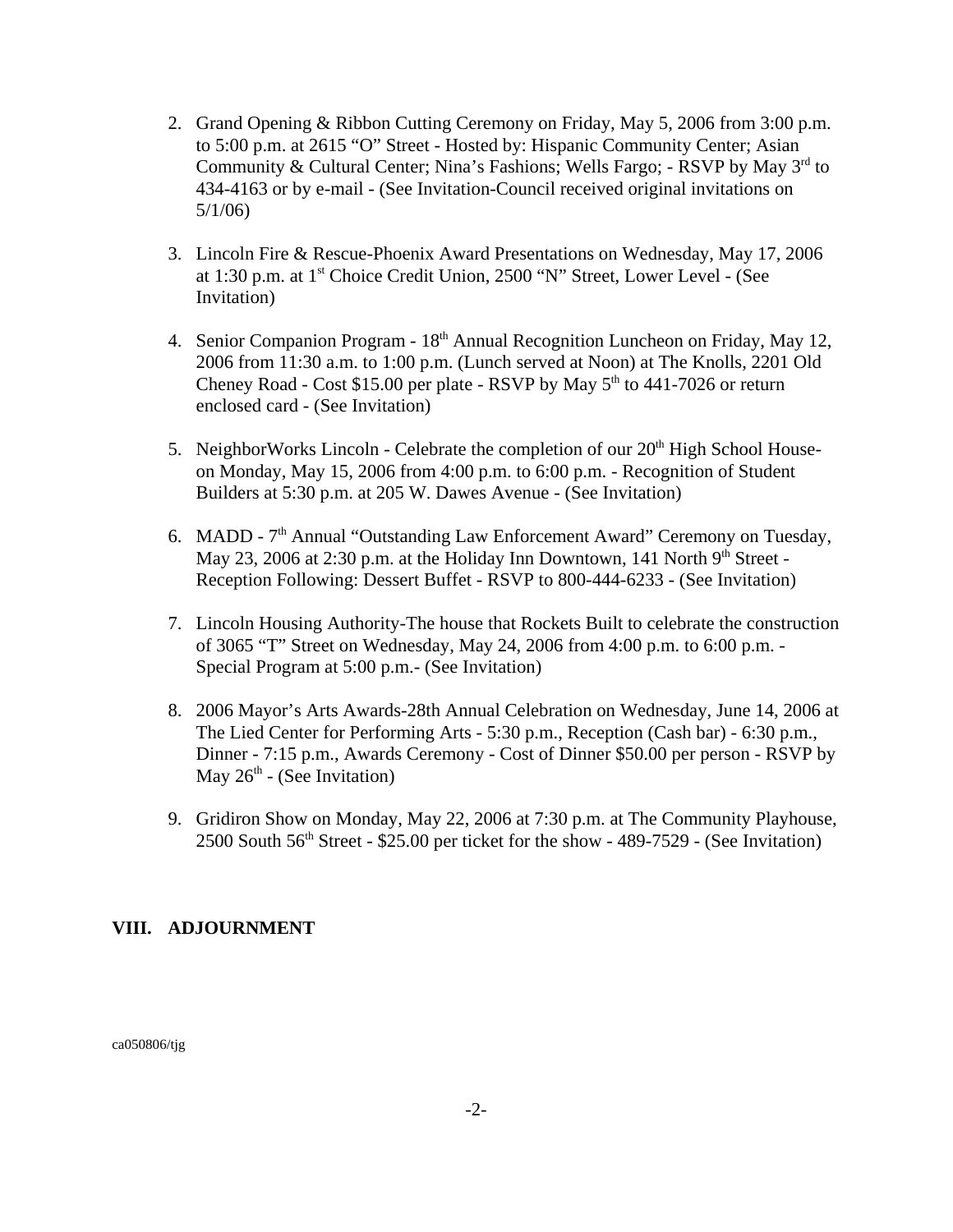

President Tom Kiein **President-Elect** John Hoppe Jr. Vice-President Paige Zutavern Secretary Tony Ojeaa **Treasurer** Doug Wyatt **Directors** Doug Carey Robin Eschliman **Barh Haith** Mark Hesser Maggie Higgins Connie Hilligoss Chris Hove Chris Kingery Craig Mason **Bob Nortis** Mark Schorr **Past Presidents** Peter Katt Jeff White Richard Meginnis Connie Jensen Steve Bowen Randy Harre Hub Hall Larry Anderson Pat Kahm Joe Hampton Russ Bayer Debby Brehm Ron Ecklund **Bruce Baily** Fred Duven Arlene Sorensen **Bob Brvant** Ron Lockard Scott Stewart Hank Buis Marty Miller Dan Roth Ken Wentz Bob Sikyta Jack Lorenzen **Executive Director** Coby Macn **Legal Council Bill Harding COMMITTEE CHAIRS** Advisory Peter Katt **Budget Monitoring** John Baylor **Civic Appointments** Linda Wilson Convention John Hoppe Jr. **Foundation** Connie Jensen **Government Caucus** Dean Hoad Membership Debby Brenm PAC Russ Bayer **Public Relations** Phil Young School Liaison Wanda Caffrey **Tax Efficiency** Joe Hampton Youth Larry Anderson

3

# Lincoln Independent Business Association

620 No. 48th St., Suite 205 • Lincoln, NE 68504 Phone: 466-3419 • Fax: 466-7926 • www.liba.org

MAY 0 1 2006

Date: April 27, 2006

To:

Mavor Coleen Seng **Lincoln City Council Lancaster County Commissioners** Lincoln Board of Education

The Lincoln Independent Business Association ("LIBA") would like to invite Mayor Coleen Seng and a representative of the City Council, Lancaster County Commissioners, and Lincoln Board of Education to speak at our June 20, 2006, monthly luncheon. The subject will be City, County and School Board budgets. The luncheon will take place:

Date: June 20, 2006 Where: Downtown Holiday Inn Time: 11:30 am to 1:00 pm.

The purpose of this meeting is to have all four persons speak for 5 to 10 minutes each.

Our hope is that the City Council, County Commissioners and Board of Education would select an elected representative to speak on that body's behalf.

We would ask that the speaker address the following budget topics:

- ø What budget topics would you like the most public input on;
- $\blacksquare$ Upcoming meeting dates for budget presentations and hearings;
- The exact dollar amount collected by the City, County or School System in 2005;  $\blacksquare$
- The anticipated dollar amount to be collected in 2007, including projected revenue  $\blacksquare$ from property tax valuation increases; and
- $\blacksquare$ How much of the property tax valuation increases does the City, County or School System anticipate using, and how will any additional revenue be spent.

It is our desire to have the Mayor and an elected representative of each referenced body speak for 5-10 minutes. The Board of Directors would provide lunch for any speaker, with thanks and compliments for addressing our group.

Please RSVP to coby@liba.org with the speakers name and photo for our monthly magazine cover. Thank you.

Pc. Susan Gourley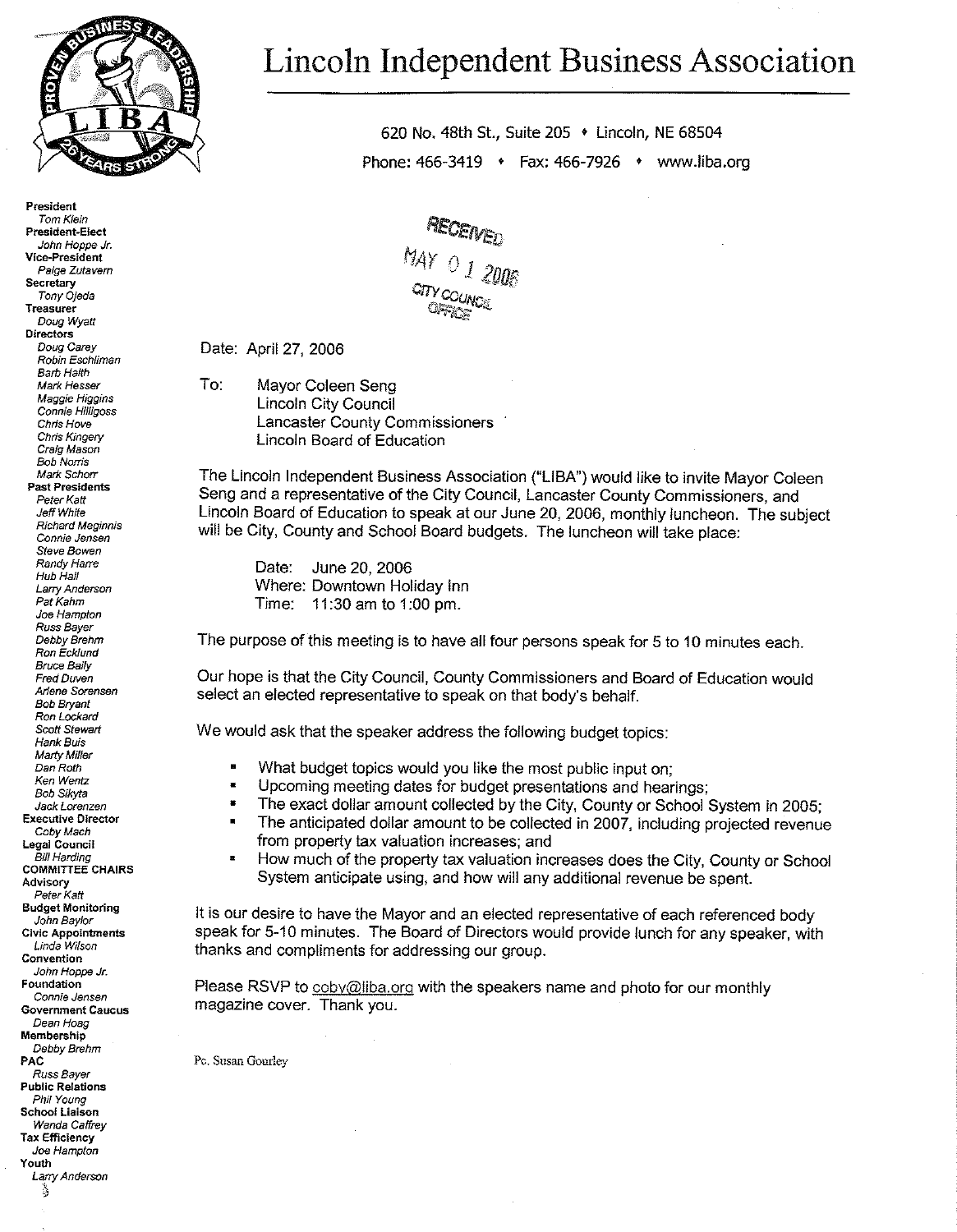

On behalf of the Board of Trustees of the Community Health Endowment (CHE), I am pleased to invite you to attend our Sixth Annual Meeting with the Community on June 14, 2006, 3:00 pm, at the Cornhusker Hotel. This will be an opportunity for CHE to review the activities of the past year in a special video presentation, release our Annual Report, present our Community Horizon Award, and announce the children/youth winners of Lincoln's Health Challenge. Each member of the City Council will be receiving a personal invitation to our Annual Meeting in the near future.

The purpose of this memo is to invite a member of the Lincoln City Council to give welcoming remarks (2-4 minutes) and assist in the presentation of awards. Others who will provide welcoming remarks at the Annual Meeting include Mayor Coleen Seng and CHE President Janet Coleman.

I will be in touch with staff in the City Council Office soon regarding representation from the City Council. Thank you for your willingness to consider this invitation and we look forward to seeing you on June 14, 2006.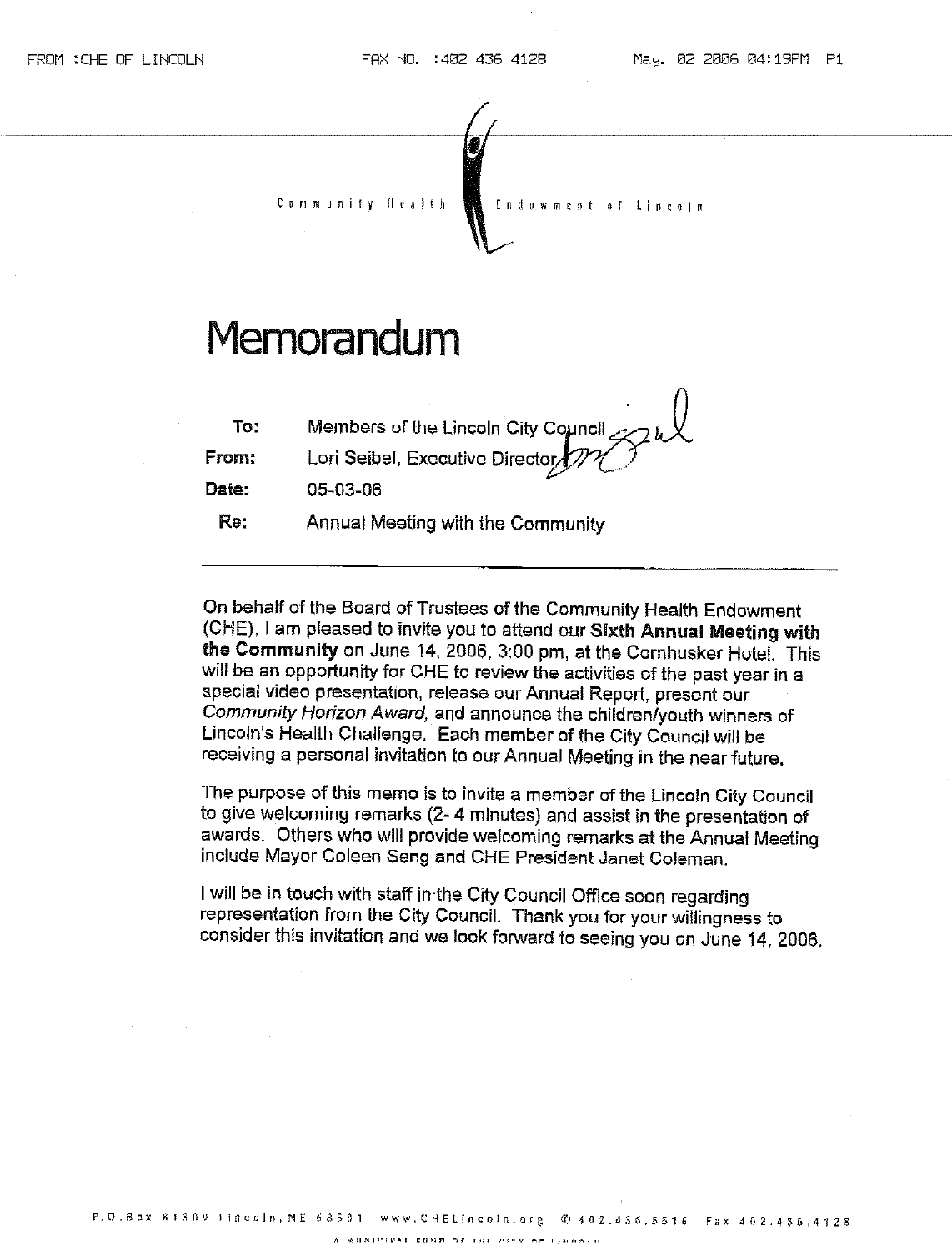# **MINUTES CITY COUNCIL MEMBERS' "NOON" MEETING MONDAY, MAY 8, 2006 COUNTY/CITY BUILDING CONFERENCE ROOM 113**

**Council Members Present:** Ken Svoboda, Chair; Patte Newman, Vice-Chair; Jonathan Cook, Dan Marvin, Robin Eschliman, Jon Camp (arrived late), Annette McRoy.

**Others Present:** Mark Bowen, Ann Harrell, Rick Hoppe (arrived late), Mayor's Office; Dana Roper, City Attorney; Tammy Grammer, City Council Staff; Karl Fredrickson, Public Works & Utilities Director; Lynn Johnson, Parks & Recreation Director; and Deena Winter, Lincoln Journal Star Representative.

## **I. MINUTES**

- 1. Minutes from Directors' Meeting of May 1, 2006.
- 2. Minutes from Council Members' "Noon" Meeting of May 1, 2006.

Chair Ken Svoboda, by acclamation of the Chair, approved the minutes. No objections were offered.

# **II. COUNCIL REPORTS ON BOARDS, COMMITTEES, COMMISSIONS AND CONFERENCES -**

1. **Parks & Recreation Advisory Board Meeting** (Cook) — Mr. Cook reported the first item was a presentation of the potential Southwest Wastewater Treatment Facility locations which are all around Wilderness Park. He held up a map and went over it. The only ones still in the running are four areas and right now they are not leaning toward any particular location, there is a lot of evaluation that needs to be done. We will probably hear a lot about this because the Friends of Wilderness Park are very concerned about it and they want a location as far north as possible. With all of these they would use the very latest technology for odor control and treatment that basically they think the water that would be discharged through the Salt Creek would be very clean. Mr. Marvin commented he's guessing that the Wilderness Park people would be worried about the habitat. Mr. Cook stated that's the primary thing. Mr. Marvin commented so what's the experience and maybe Karl Fredrickson (Public Works & Utilities Director) could speak on it about the Northeast Treatment Plant or Theresa Plant on what's the impact. Karl Fredrickson stated as far as he knows manageable, we're all within our permitting requirements at this date from a (inaudible) habitat. There has been studies done in Wilderness Park and at the Northeast Treatment Plant. Lynn Johnson (Parks & Recreation Director) stated the other thing that they are worried about is the potential increase flows and the analyses the Public Works staff have done indicated that on an average daily basis have generated about 2% (inaudible). Mr. Fredrickson stated another concern is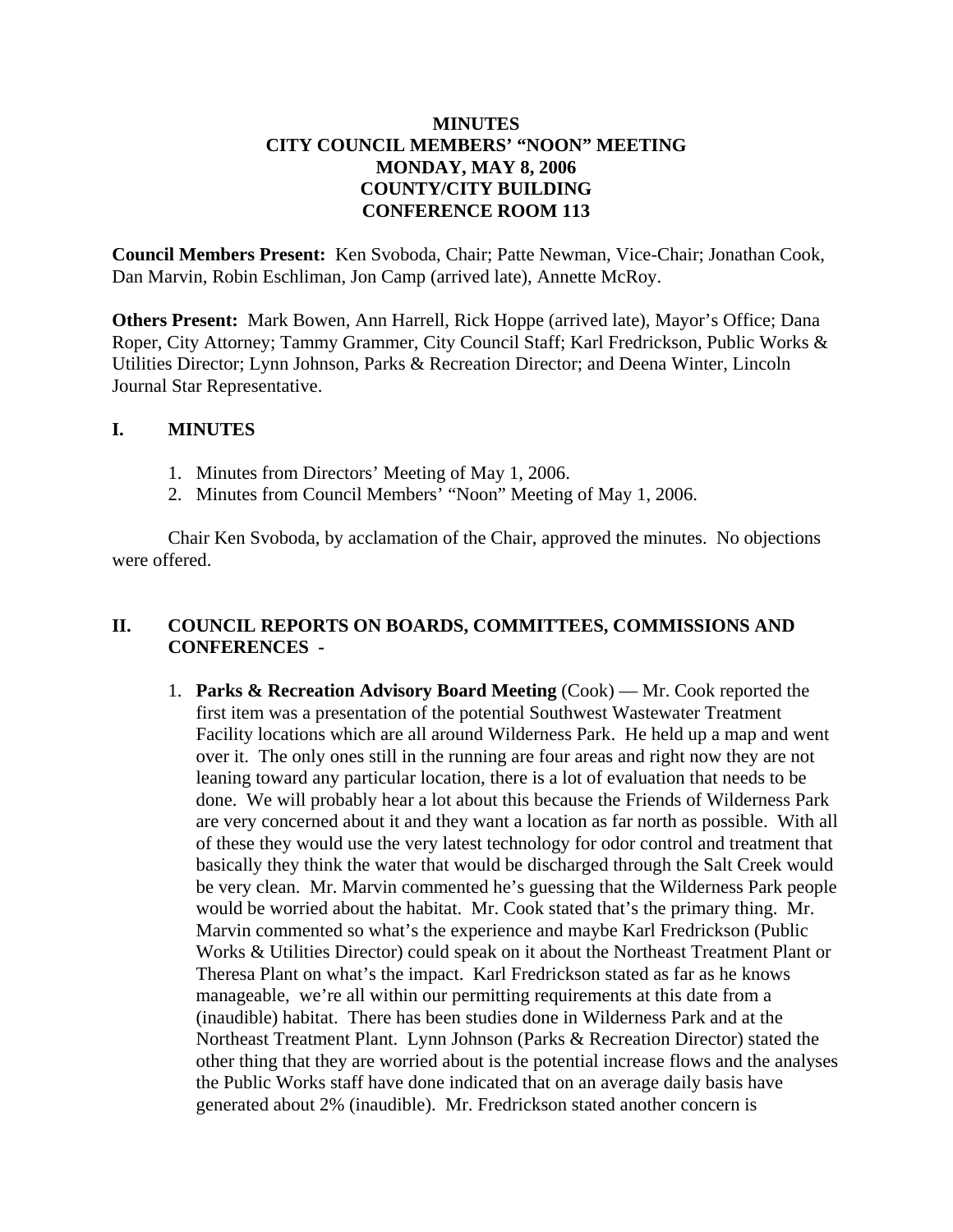pharmacological, Tylenol reaching the stream, cosmetics, things that are not really controlled today. By the time we build an actual treatment plant 20-25 years from now technology will change as well as the permit regulations. Ann Harrell mentioned members of the Mayor's Environmental Advisory Committee took a tour of the Theresa Street Plant last Thursday because this has been an issue that has been on their agendas. One of the things they thought was interesting seeing was the water flowing into the pipe to go out into the creek which was very clear, and if anyone has an interest in going we can arrange it. Ms. McRoy asked how soon will this come before us? Ms. Harrell responded maybe later this year. Mr. Fredrickson indicated we would like to try to get it sited this summer and then we need to identify the financing. Nobody wants any of these in their backyard and as the City continues to grow and pressure to develop we would like to be there first and then let the people who develop be aware. Mr. Cook asked if Council approval will be in the form of a Comp. Plan amendment as to the site? Mr. responded yes.

 Mr. Cook reported we again discussed the land from Glenn and Inez Herbert. We turned it down previously because the Parks Board had been unhappy with the offer that they had made. This time they have come back with a better offer to donate the land provide \$45,000 for any kind of improvements for a trail, a bridge, and so on to connect the park to the residential area. Also donate \$5,000 for endowment that will not produce enough money to maintain for all the maintenance of the park. But, given the up-front money for improvements and so on the Parks Board felt this was a much better deal and voted to approve it, so this will come before Council very soon.

We also discussed the  $10<sup>th</sup>$  Street & Van Dorn safety project which led to the request for delay so we could discuss some alternatives. The Parks Board is very open to discussing a variety of alternatives. Mr. Cook mentioned these discussions went on so long that we did not get to the other items golf, budget, Rose Garden, etc. so we will have to revisit those items.

**OTHER MEETINGS REPORTS:** - Ms. Eschliman reported on Lincoln Partnership for Economic Development (LPED) Meeting. They are in the process of the nation wide search for a replacement Director and hope to have someone picked out and selected later this summer.

Mr. Svoboda reported on the Nebraska Innovation Zone Commission I-80 Meeting. Marvin Krout, the Mayor and Karl Fredrickson did an outstanding job presenting for the City of Lincoln and we had a really good turn out. We had a bus tour at 4:00 p.m., we drove through Waverly, Gretna, Ashland and up and down I-80 to get a feel for what it is and what different cities are doing as it relates to their different developments and how they do their developments and those individuals from those communities were doing the presentations. We had our full meeting at 7:00 p.m. which is when the Mayor opened with discussion about how Lincoln does our development; and turned it over to Marvin Krout who gave more descriptive information; and then Karl Fredrickson talked about where the East Beltway might meet I-80 because that's what we are more involved with is the I-80 and its corridor as opposed to the rest of the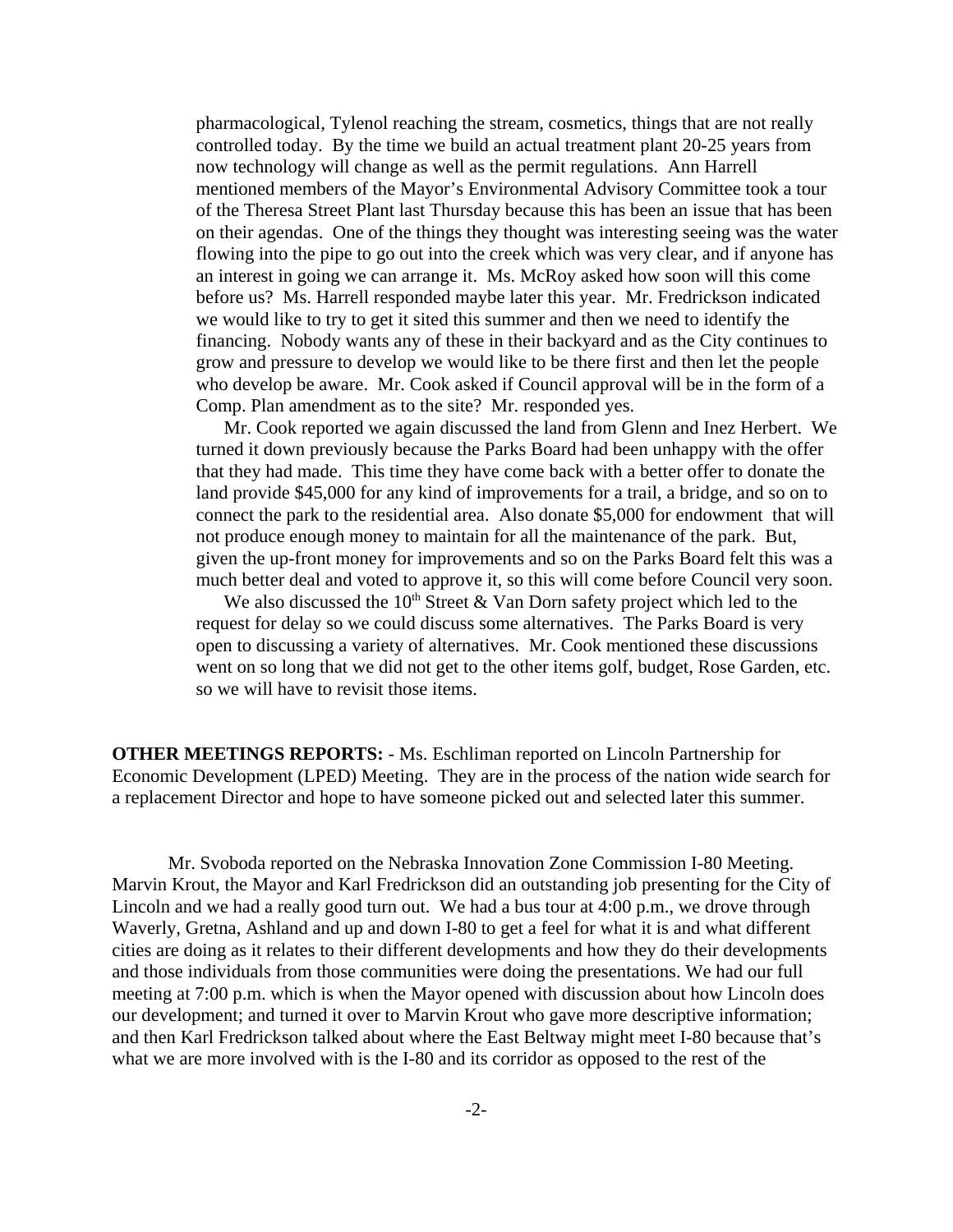development. We were challenged again on whether there would be an allowance for non-voting alternate members to sit at the table which we already have 19 sitting around the table. There was no motion made at this one and so we hope that puts it to rest, we have already voted on it once that if you're a non-voting member you don't sit at the table. This all came about when the Ashland Lake issue came up, Ashland says that they were not specifically involved in the committee though they voted, and we have it on record what Ashland's vote was to appoint Ron Melby and Brenda Gunn as the First Class City representatives. But, now because of the Ashland issue they feel like they should be at the table even though they would be in the nonvoting just so that they can participate in discussions. They will and can be allowed to sit on all of the various subcommittees that we have which we have four now. We will have a meeting in June, but it will mainly be a committee structure meeting and not much of a formal meeting for the rest of us.

**III.** APPOINTMENTS/REAPPOINTMENTS - [Rick Hoppe absent at this time.] Mark Bowen stated nothing new to report.

## **IV. REQUESTS OF COUNCIL FROM MAYOR -**

#### **MARK BOWEN -**

Mark Bowen commented he was just reading Robin's memo regarding budget. It will be helpful when you come to your meeting on the  $17<sup>th</sup>$  or  $19<sup>th</sup>$  with the Mayor to talk about budget items, but he has not responded to Debbie's (Engstrom) request for a time. Mr. Svoboda asked if there is a possibility that we might be able to do a budget style retreat where some of the information the Mayor laid out to us individually could be discussed just the income stream right now? Mr. Bowen replied we are not prepared to deal with that yet because we do not have a final budget yet.

## **ANN HARRELL - NO FURTHER COMMENTS**

## **DANA ROPER, City Attorney - NO FURTHER COMMENTS**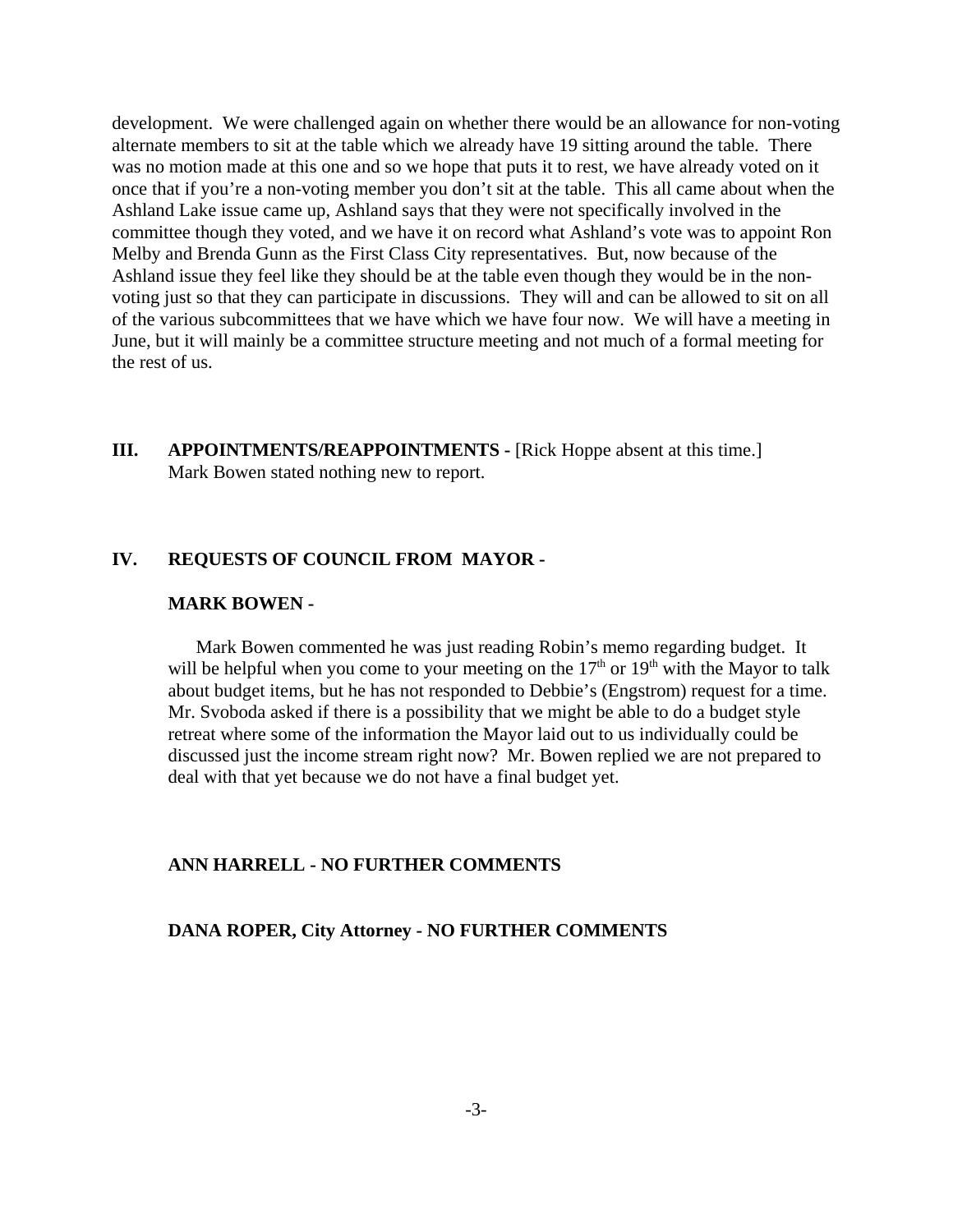## **V. MISCELLANEOUS -**

- 1. Discussion on request from Lincoln Independent Business Association (LIBA) invites a representative of the City Council to speak (5 to 10 minutes) at our Tuesday, June  $20<sup>th</sup>$  monthly luncheon. The luncheon will take place at the Downtown Holiday Inn from 11:30 a.m. to 1:00 p.m. — After a brief discussion, it was decided that Dan Marvin would be the City Council representative speaking at this event.
- 2. Discussion on request from Community Health Endowment of Lincoln invites a member of the Lincoln City Council to give welcoming remarks (2 to 4 minutes) and assist in the presentation of awards at our  $6<sup>th</sup>$  Annual Meeting with the Community on Wednesday, June 14<sup>th</sup> at 3:00 p.m. at The Cornhusker Hotel. — Mr. Svoboda stated he thinks this has always been the Chair, he did it last year. Ms. Newman commented she will check her schedule again, she thought there might be a conflict. Mr. Svoboda commented okay or you can appoint somebody else. Ms. Newman stated okay.

## **VI. CITY COUNCIL MEMBERS** -

#### **KEN SVOBODA -**

Mr. Svoboda commented as of the open meetings after July  $13<sup>th</sup>$  if it is not specifically listed as an agenda item, we will not be able to talk about it. Mr. Svoboda noted committee reports we can do. But, he thinks Dana (Roper) is going to have to give us an update as to exactly what it is we will or will not be able to do. Dana Roper (City Attorney) stated I don't think it really changes how we do business. Mr. Svoboda noted I was challenged quite vocally last week at the I-80 Innovation Zone Commission meeting about the public open meeting laws as it was passed by the Legislature and seemed to have a verbatim as to what we will and will not be able to do. I would not allow a gentleman to talk because we already had public comment and I said sorry public comments are over. Mr. Roper read 'the changes simply deal with closed session that the subject matter and the reason necessitating the closed session shall be identified in the motion to go into an executive session, and the entire motion and the vote of each member holding the closed session shall be recorded in the minutes. If the motion to close passes then the presiding officer immediately prior to the closed session shall restate on record the limitation and the subject matter of the closed session; and Agenda items shall be sufficiently descriptive to give the public reasonable notice of matters to be considered at the meeting which all they have done there is add sufficiently descriptive; and then you have to post the open meetings law in the room. Mr. Roper commented so it really does not effect dramatically how we do business. Mr. Svoboda noted the committee reports would be different, the public open meeting laws would be for actionable items. Mr. Roper stated correct.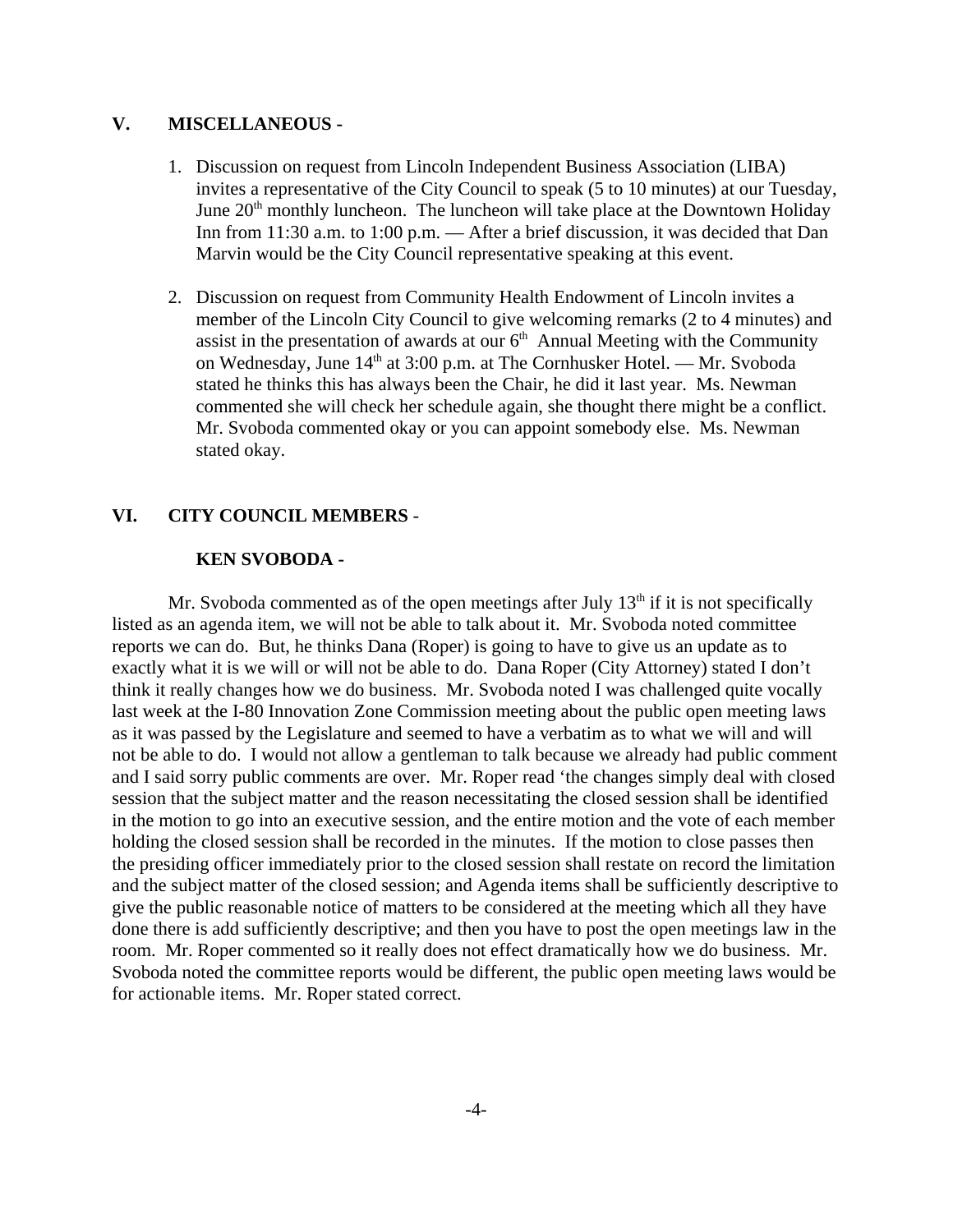## **JON CAMP - NO FURTHER COMMENTS**

## **JONATHAN COOK - NO FURTHER COMMENTS**

## **ROBIN ESCHLIMAN -**

Ms. Eschliman stated she would like to talk about the budget, some of the news that we received a couple weeks ago was kind of surprising and she has really been thinking about it. But, one thing that she wants to say, it has been about a year since Dan (Marvin) and I came on the Council and she just wants to tell all of them how much she has enjoyed working with all of them. She has enjoyed the attempts of consensus building that we have made to work on things and what she really believes more than anything she is absolutely convinced after getting to know all of them this is a group of people who are very honest and absolutely dedicated to this job. I think we can work through it, and I think there's some things that she has sensed over the last few months that we definitely agree on and I think it would be helpful to the Mayor if we sort of gave her some directions. Noting, she also would like to bring two or three of these ideas up again next week and maybe vote on giving the Mayor some general or even some specific direction on some of these issues. Ms. Eschliman went over her memo with Council. Afterwards, she indicated that she would like to talk about Items #1  $\&$  #2 next week and see if we can come up with some sort of a consensus. Mr. Svoboda commented to Tammy Grammer on the "Noon" Agenda for next week under 'Miscellaneous'-Budget Discussion. Ms. Grammer stated okay. Ms. McRoy stated on that subject, if we are going to discuss Items #1  $\&$  #2 can we request Don Taute (Personnel Director) to attend the "Noon" Meeting because those are personnel issues. Mr. Svoboda replied yes, and asked Ms. Grammer to invite Don Taute to attend the meeting next week. *[See Attachment 'A']* 

#### **DAN MARVIN - NO FURTHER COMMENTS**

#### **ANNETTE McROY - NO FURTHER COMMENTS**

## **PATTE NEWMAN - NO FURTHER COMMENTS**

VII. MEETINGS/INVITATIONS - Listed on the Attend Sheet for May 8<sup>th</sup>.

## **VIII. MEETING ADJOURNED - Approximately at 12:01 p.m.**

cm050806/tjg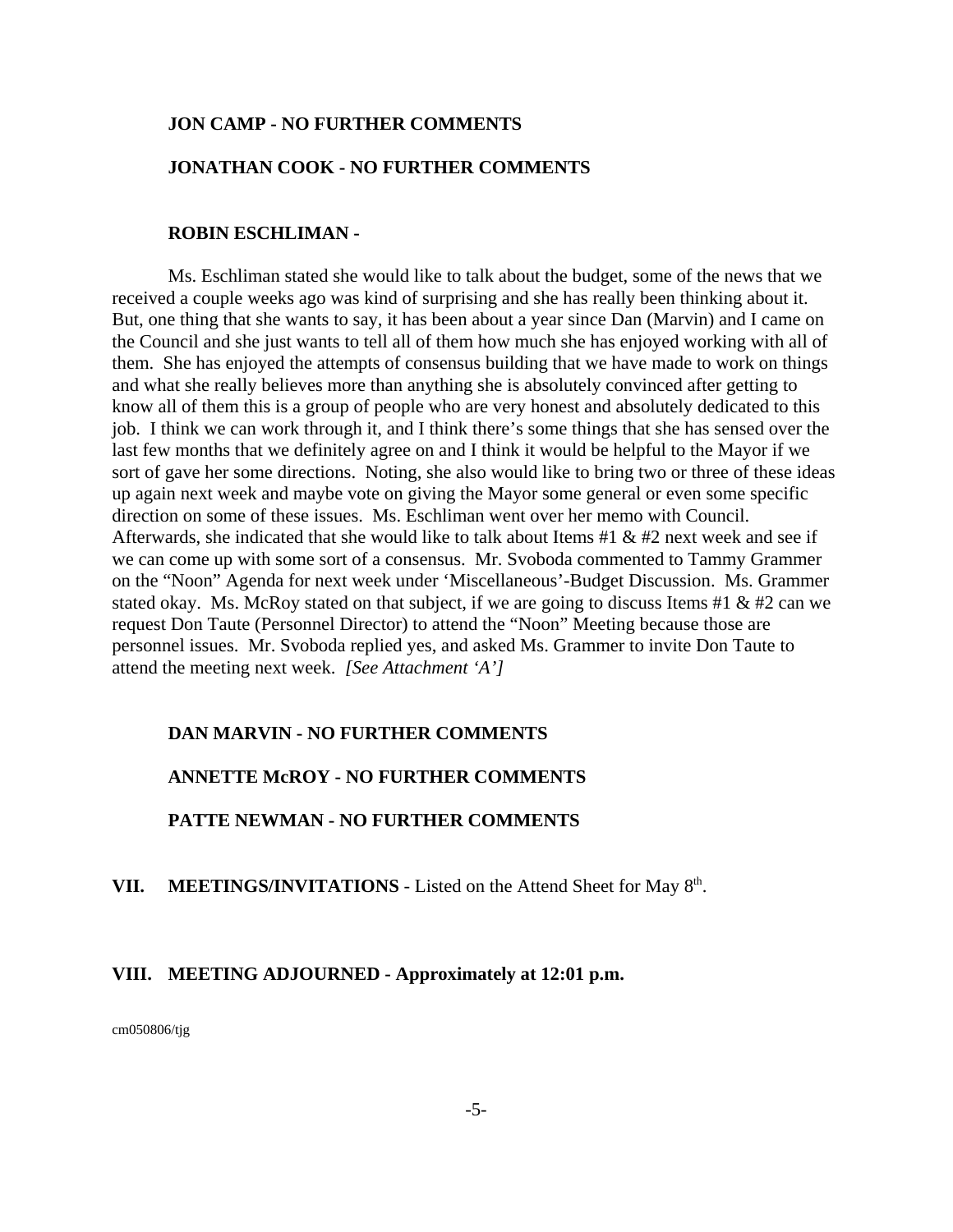

**ROBIN ESCHLIMAN** City Council Member At Large

> To: the Mayor and City Council From: Robin Eschliman

Now that we know that are faced with an \$8 to \$10 million budget deficit. I would like for the Council to make a solid plan for dealing with the deficit and making recommendations to the Mayor. There are a number of issues which I believe we can achieve unanimous consensus on, based on conversations that we have had in the past. I remember reading about budget woes in the newspaper in past years would not like to see the discussions go as some of them have. I think we can come to some conclusions in a smooth manner.

#### **DECREASING EXPENSES**

1. I believe that that Council is united in the opinion that merit pay needs to be merited, and that it hasn't been. Merit pay represents over \$1 million of our budget. The Council and the Mayor need to have a serious discussion about severely curtailing spending in this area, encouraging department heads to limit who receives it to those who have gone above and bevond their peers or who are innovative in bringing income into our city, and setting more strict guidelines on how it can be used.

2. We all know that deductibles are going up for health care everywhere. Benefits are a huge cost, and I know that we can all agree that employees will need to share more of the burden, just like their working peers everywhere else.

3. We have some excellent suggestions from the EMS committee to improve efficiencies in ambulance service. We need to urge quick implementation.

4. We need to resolve the M Class issue economically and with finality.

5. We need to do a better job of encouraging multiple bidding in order to get the best prices for the city. We need to encourage bidding of more vendors, particularly local vendors.

6. Department heads should be recognized and rewarded for making true cuts that gain efficiencies. However, for a department head to "offer on the altar" cuts that will frighten the public which that department head does not really intend to make, is behavior that should not be tolerated.

7. We need guiding principles for how to evaluate budget needs. For every cut we consider, we need to ask 3 questions:

a. If we cut it, will our city lose income?

b. If we cut it, will it cost our city money in the long run?

c. If we cut it, perhaps it will make some people unhappy, but might the city save money without incurring a loss of income or deferring expenses?